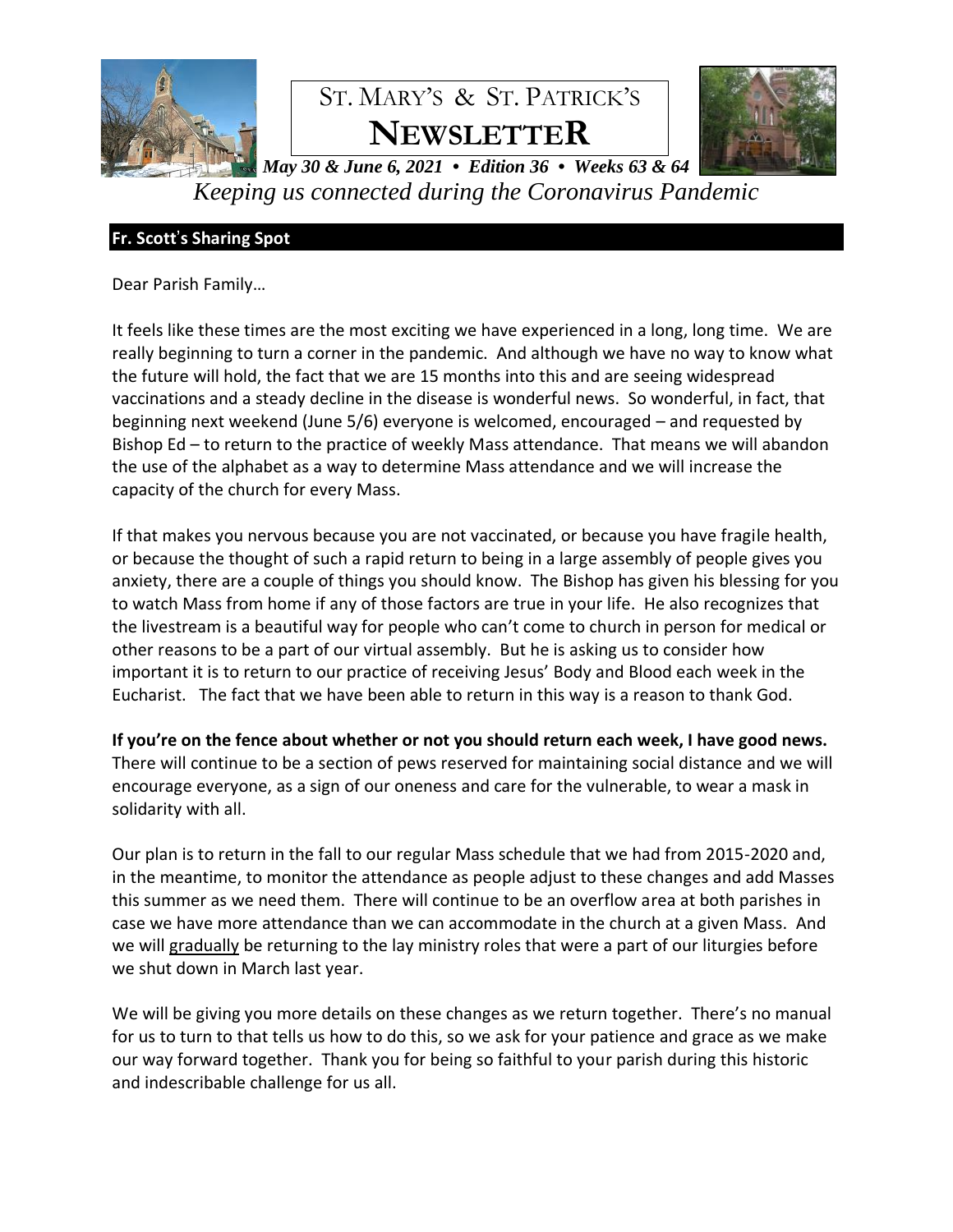In other good news, next week we welcome a new face among us – one whose journey will become woven into our shared journey. **Seminarian Adam Feisthamel**, who just completed his first year of four years of theology study at St. Mary's Seminary in Baltimore, MD, will be with us for 10 weeks this summer beginning next weekend.

Adam grew up in Colonie and graduated from South Colonie Central High School in 2006, where he competed in shot-put and discus on the Track & Field Team and also played as a lineman for the South Colonie High School football team. After that he attended HVCC in Troy and then got a Bachelor's Degree in Criminal Justice and Political Science from SUNY Albany.

After working for a few years, Adam experienced a miracle. In 2014, his mother was terminally ill in the hospital and Adam and his family went to Auriesville, to the site of the shrine that is built on the site where St. Isaac Jogues and his companions were martyred and near the birthplace of St. Kateri Tekakwitha, to pray for her. Incredibly, through St. Kateri's intercession, Adam's mother was cured.

Understandably, after that Adam became deeply interested in his faith and established a devoted prayer life. After a few years of contemplating how God wanted him to spend his life, Adam chose to enter Seminary and pursue the path to the priesthood. Seven years after his mom's miraculous healing, Adam has completed two years of Philosophy studies and is a quarter of the way through his 4-year theology degree. This means that, God willing, Adam will be ordained a (transitional) deacon in two years and will be ordained a priest for the Diocese of Albany in 2024!

I'm excited to get to know Adam and together immerse him in parish life here in Ravena and Coxsackie. I'm convinced that his experience among us will contribute to making him a vibrant, faithful, effective priest and pastor one day.

It's never a bad time to be grateful, but the combination of long, sunny days, a return to weekly gatherings at Mass and Adam's arrival among us coincide to make this a particularly good time to thank and praise God. I look forward to seeing you soon!

Happy Memorial Day,<br>
Fr. Scott<sub>on</sub>

# **Schedule**

| <b>SUNDAY</b><br>5/30 | $9:30$ = Public Mass at St. Patrick's (for St. Pat's Parishioners A-L)<br>(also St. Patrick's YouTube channel or Mid-Hudson 901) |
|-----------------------|----------------------------------------------------------------------------------------------------------------------------------|
| <b>MONDAY</b><br>5/31 | By Noon = New Prayer Service for small groups posted on parish Homepages                                                         |
| <b>TUESDAY</b>        | $11:00-12:00 =$ St. Patrick's Women's Prayer Meeting – Classroom 5<br>$2:00 = Rosary$ , St. Patrick's (All are welcome!)         |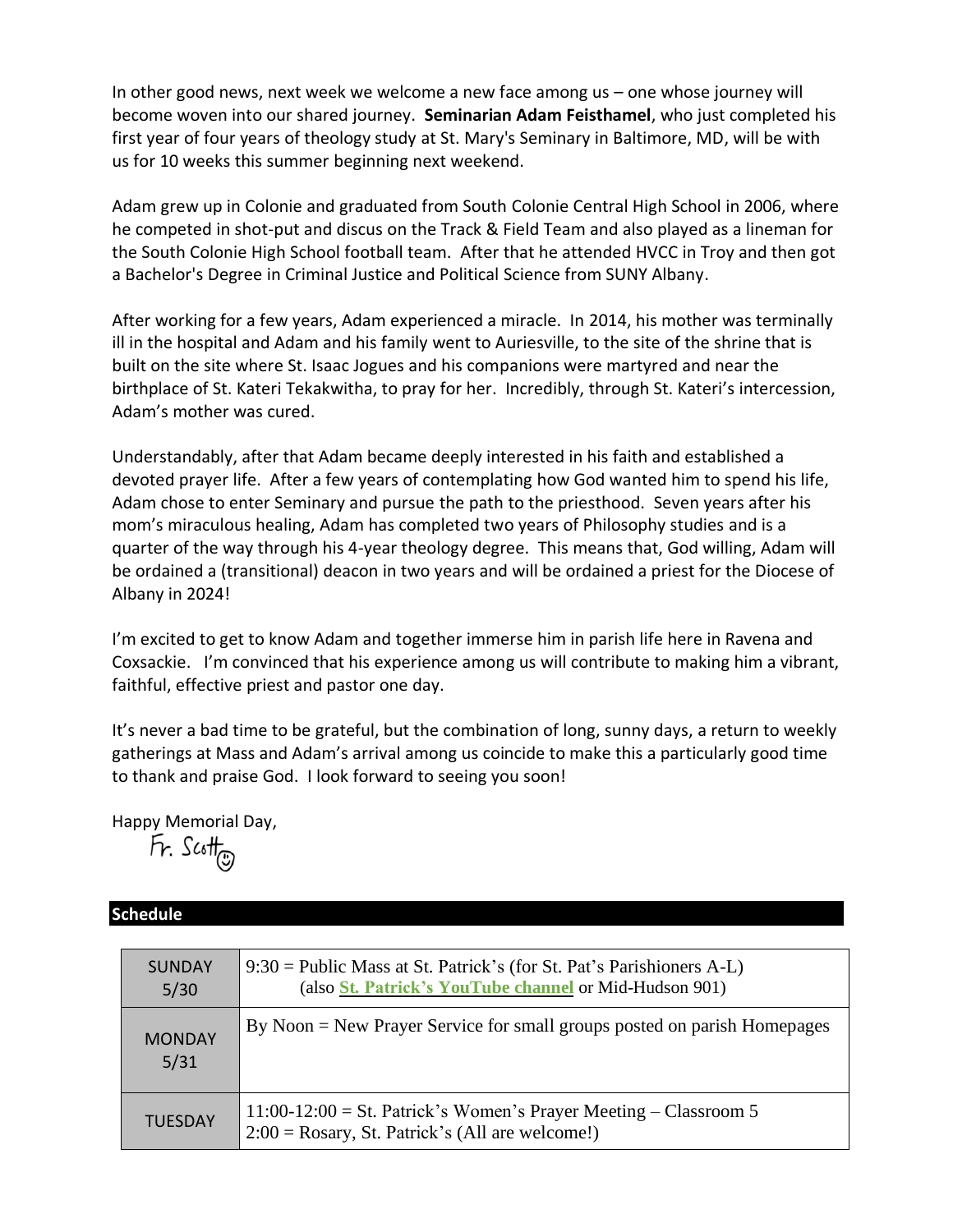| 6/1                     | $5:30 = No$ Confession at St. Mary's<br>$6:30 = Rosary$ , St. Mary's (All are welcome!)                                                                                                                                                  |
|-------------------------|------------------------------------------------------------------------------------------------------------------------------------------------------------------------------------------------------------------------------------------|
| <b>WEDNESDAY</b><br>6/2 |                                                                                                                                                                                                                                          |
| <b>THURSDAY</b><br>6/3  | $1:00-2:00 =$ St. Patrick's Men's Prayer Meeting – Classroom 5                                                                                                                                                                           |
| <b>FRIDAY</b><br>6/4    | $8:00 = \text{Morning } \text{Prayer } (\text{St. } \text{Mary's})$                                                                                                                                                                      |
| <b>SATURDAY</b><br>6/5  | $4:30 =$ Public Mass at St. Mary's (All are welcome!)<br>(also St. Mary's YouTube channel)                                                                                                                                               |
| <b>SUNDAY</b><br>6/6    | $9:30 =$ Public Mass at St. Patrick's (All are welcome!)<br>(also <i>St. Patrick's YouTube channel or Mid-Hudson 901)</i><br>$6:00 - 8:00 =$ Eucharistic Adoration (St. Patrick's)<br>$6:00 - 8:00 =$ Eucharistic Adoration (St. Mary's) |
| <b>MONDAY</b><br>6/7    | By Noon = New Prayer Service for small groups posted on parish Homepages                                                                                                                                                                 |
| <b>TUESDAY</b><br>6/8   | $11:00-12:00 =$ St. Patrick's Women's Prayer Meeting – Classroom 5<br>$2:00 = Rosary$ (St. Patrick's Church) (All are welcome!)<br>5:30 = No Confession at St. Patrick's<br>$6:30 = Rosary$ , St. Mary's (All are welcome!)              |
| <b>WEDNESDAY</b><br>6/9 |                                                                                                                                                                                                                                          |
| <b>THURSDAY</b><br>6/10 | $1:00-2:00 =$ St. Patrick's Men's Prayer Meeting – Classroom 5                                                                                                                                                                           |
| <b>FRIDAY</b><br>6/11   | $8:00 =$ Morning Prayer (St. Mary's)                                                                                                                                                                                                     |
| <b>SATURDAY</b><br>6/12 | $4:30 =$ Public Mass at St. Mary's (All are welcome!)<br>(also St. Mary's YouTube channel)                                                                                                                                               |
| <b>SUNDAY</b><br>6/13   | $9:30 =$ Public Mass at St. Patrick's (All are welcome!)<br>(also <i>St. Patrick's YouTube channel or Mid-Hudson 901)</i>                                                                                                                |

# **Opportunities For You – To Serve/Pray/Grow**

**EVENING OF PRAYER TO CELEBRATE CORPUS CHRISTI – "THE FEAST OF THE BODY OF CHRIST" Sunday, June 6**, the Feast of Corpus Christi, from **6 p.m. to 8 p.m.** Eucharistic Adoration will be held *simultaneously* at both St. Mary's and St. Patrick's and at *all* the Catholic churches in Greene County! Come pray for as long as you like - from 15 minutes to the full two hours. Families and children are welcomed with enthusiasm!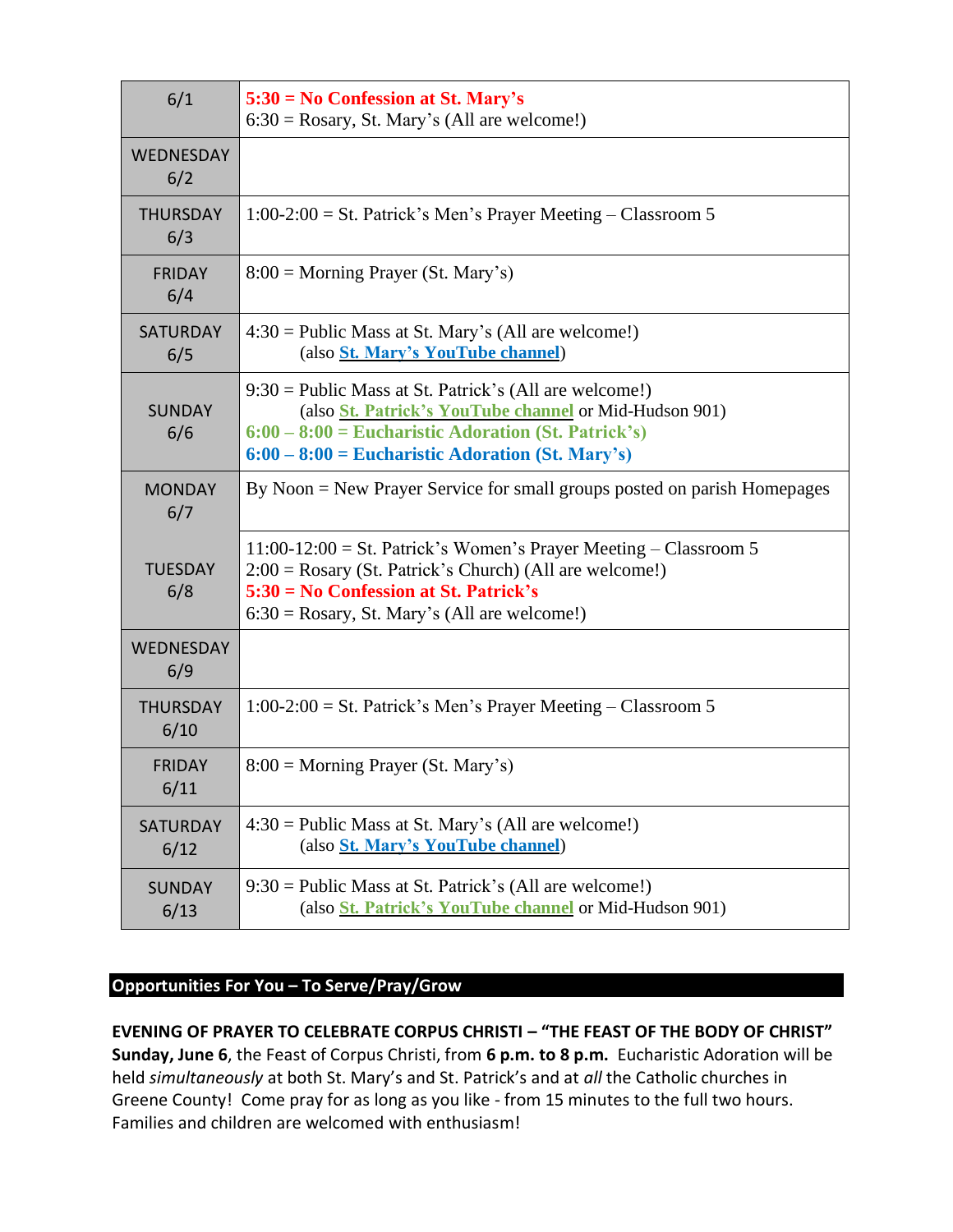# **LAST CALL: GIVE CHRISTIAN COMFORT TO IMMIGRANT FAMILIES CAUGHT "IN LIMBO"**

A Syracuse-area parish is partnering with Catholic Charities of the Rio Grande Valley in Texas to bring Christian love and comfort to the countless immigrant children and families at the Southern border.

Before we conclude May, consider doing one or more of these Works of Mercy…

- Write a loving note of welcome
- Purchase gift cards from Wal-Mart in the amount of \$20
- Make a check to All Saints Church with "Border Mercy" in the memo And here's a simple message in Spanish you could possibly add to your message:

 **"¡Bienvenidos hermanos!** "*Welcome, brothers & sisters!*  **Los queremos** *We love you*  **y los tenemos en nuestras oraciones."** *and we have you in our prayers."*

Please send notes and gifts to:

All Saints Church 1342 Lancaster Ave. Syracuse, NY 13210

**Collections & E-Giving** E-Mail Dawn Brownson | **parishbusinessmanager@gmail.com**

# **SPECIAL COLLECTION FOR THE CATHOLIC COMMUNCATIONS CAMPAIGN – JUNE 5/6**

Next weekend our special collection supports the Catholic Communication Campaign. 50% of the money collected remains here in the Diocese of Albany to fund local communications efforts, while the other 50% supports projects around the world. In our diocese, your support allows our diocesan Communications Office to spread the word about vocations, respect for life, Catholic schools, youth ministry, special liturgies, and more. With your help we are able to inform and inspire, educate and evangelize. Thank you for your generous support.

# **DONATIONS FOR MASS INTENTIONS**

Whenever a parishioner seeks to request that a Mass be offered for a loved one (most often for a loved one who has died), it is customary to offer the parish a donation, which is referred to officially as a Mass Stipend. For many years the suggested donation for that intention was \$10. Recently, Bishop Scharfenberger agreed that the time had come to increase the suggested amount for the donation to \$15.

Please consider this suggestion when requesting Mass intentions for loved ones. Thank you!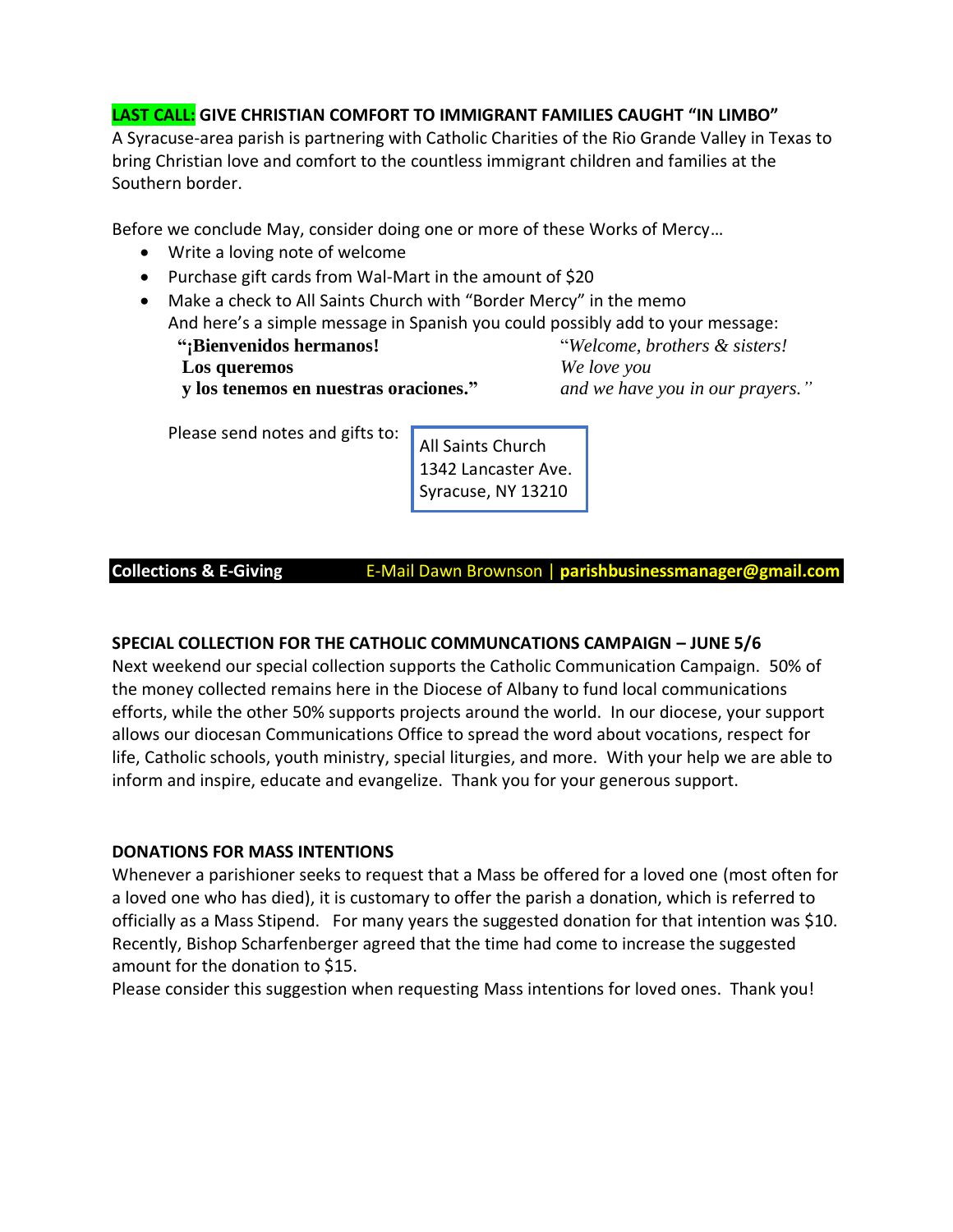|                                                     |         |                  |        |        | Ravena                     |  |                                  |            |               |            |  |
|-----------------------------------------------------|---------|------------------|--------|--------|----------------------------|--|----------------------------------|------------|---------------|------------|--|
| 9:30 Attendance                                     |         | Livestream Views |        |        | Collection                 |  |                                  |            | E-Giving      |            |  |
| 5/16                                                | 5/23    | 5/16             |        | 5/23   | 5/16                       |  | 5/23                             | 5/16       |               | 5/23       |  |
| 84                                                  | 73      | 556              |        | 528    | \$2,022.00                 |  | \$1,859.00                       | \$1,941.00 |               | \$1,941.00 |  |
|                                                     |         |                  |        |        |                            |  | <b>St. Patrick's Collections</b> |            |               |            |  |
| <b>St. Patrick's</b><br><b>Collection History</b>   |         |                  |        |        |                            |  |                                  |            |               |            |  |
| Mar 28                                              | \$5,671 | \$8,000          |        |        |                            |  |                                  |            |               |            |  |
| <b>Easter Svces</b>                                 | \$6,825 |                  |        |        |                            |  |                                  |            |               |            |  |
| Apr 11                                              | \$4,219 | \$6,000          |        |        |                            |  |                                  |            |               |            |  |
|                                                     |         | \$4,000          |        |        |                            |  |                                  |            |               |            |  |
|                                                     | \$4,911 |                  |        |        |                            |  |                                  |            |               |            |  |
|                                                     | \$6,314 | \$2,000          |        |        |                            |  |                                  |            |               |            |  |
|                                                     | \$5,190 |                  |        |        |                            |  |                                  |            |               |            |  |
|                                                     | \$5,712 | \$0              | Mar 28 | Easter | Apr 11 Apr 18 Apr 25 May 2 |  |                                  | May 9      | May 16 May 23 |            |  |
| Apr 18<br>Apr 25<br>May 2<br>May 9<br><b>May 16</b> | \$3,963 |                  |        | Syces  |                            |  |                                  |            |               |            |  |

|                                         |          |            |                    | Coxsackie                     |                                         |                        |          |  |
|-----------------------------------------|----------|------------|--------------------|-------------------------------|-----------------------------------------|------------------------|----------|--|
| 4:30 Attendance                         |          |            | Collection         |                               | E-Giving                                | <b>R&amp;R</b>         |          |  |
| 5/15                                    | 5/22     | 5/15       | 5/22               | 5/15                          | 5/22                                    | 5/15                   | 5/22     |  |
| 80                                      | 76       | \$2,736.00 | \$1,239.00         | \$2,970.00                    | \$2,970.00                              | \$568.00               | \$155.00 |  |
| St. Mary's<br><b>Collection History</b> |          |            |                    | <b>St. Mary's Collections</b> |                                         |                        |          |  |
| Mar 27                                  | \$6,691  |            |                    |                               |                                         |                        |          |  |
| Easter Syces                            | \$10,483 | \$15,000   |                    |                               |                                         |                        |          |  |
| Apr 10                                  | \$4,483  | \$10,000   |                    |                               |                                         |                        |          |  |
| Apr 17                                  | \$6,823  |            |                    |                               |                                         |                        |          |  |
| Apr 24                                  | \$5,061  | \$5,000    |                    |                               |                                         |                        |          |  |
| May 1                                   | \$6,324  | \$0        |                    |                               |                                         |                        |          |  |
| May 8                                   | \$5,160  |            | Mar<br>Syces<br>27 |                               | Easter Apr 10 Apr 17 Apr 24 May 1 May 8 | May<br>May<br>22<br>15 |          |  |
|                                         |          |            |                    |                               |                                         |                        |          |  |
| May 15                                  | \$6,274  |            |                    |                               |                                         |                        |          |  |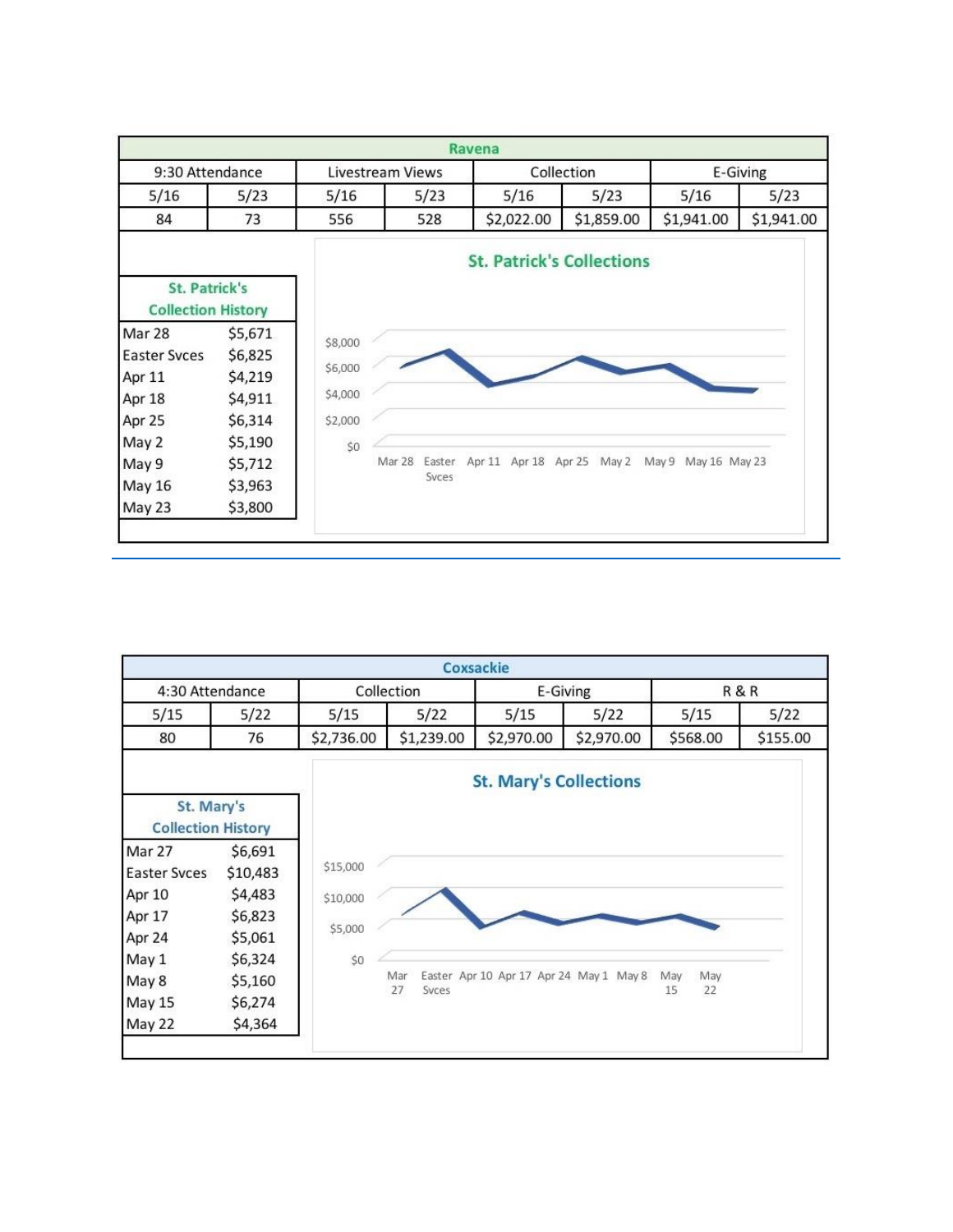We are in need of the following: **Vegetable Soup, Chicken Noodle Soup, Spaghetti Sauce, Canned Carrots, Cookies, Lunch Box Snacks, Toothbrushes.**

Thank you to all that support the Food Pantry with your food and monetary donations! Food Pantry is Open **Tuesdays & Fridays 10–11 AM** and **Wednesdays 6–7 PM.** 

### **Thrift Shop at St. Patrick's** Marianne McCool | **518-756-9184**

Spread the word! We are open once again! Come visit **Thursdays from 1:00 – 3:00 PM** or **Saturday mornings from 9:00–Noon.**

# **IS GOD CALLING YOU TO BE A WITNESS OF THE FAITH TO OUR CHILDREN OR TEENS?**

We are grateful for Colleen Lynch, a masterful teacher, who has volunteered to serve as catechist for the Confirmation class of 2022.

We seek volunteers to come forward to serve as Catechists **Grades 6, 8,** and **9** at St. Mary's. Please pray intently and see if this is something God is calling you to give your time and talent for this vital ministry. Inquire at **[stmaryffo@aol.com](mailto:stmaryffo@aol.com)** or **518-731-9268.**

# **BREAKAWAY RETREAT FOR MIDDLE & HIGH SCHOOL CATHOLICS:**

6 of our teens will be participating in the Breakaway Retreat Program at the Pyramid Life Center in Paradox, NY from **June 27 to July 1**. Claire and Reaghan Hellen will participate in the Middle School program and Therese and Katherine Desrosiers and Gabe and Grace Hoglund in the High School program. From our staff, Christa Desrosiers is the coordinator for the Middle School and Bob Desrosiers will assist with Music.

# **REGISTER ONLINE FOR ST. MARY'S FAITH FORMATION**

Soon Bob will send out registration forms by e-mail. Later this summer we will launch an interactive registration page on our website (more to come on that).

### **Connecting with the Parishes Connecting with the Parishes Connecting With the Parishes**

### **WEEKEND MASSES:**

4:30 PM Saturday at St. Mary's (by weekly invitation) 4:30 PM on **St. Mary's YouTube channel** (also on-demand) Click [here](https://www.youtube.com/channel/UCfROBLJIztwzZryPen47Yig/featured) and then please subscribe 9:30 AM Sunday at St. Patrick's (by weekly invitation) 9:30 AM on **St. Patrick**'**s YouTube** channel (also on-demand) Click [here](https://www.youtube.com/channel/UCIRr4Mwue0TdsuS3HtWm4DA) and then please subscribe and on **Mid-Hudson Cable channel 901** (live at 9:30 only)

**Food Pantry at St. Patrick's Diane Hoffman | 518-330-6789** 

**Youth & Faith Formation**